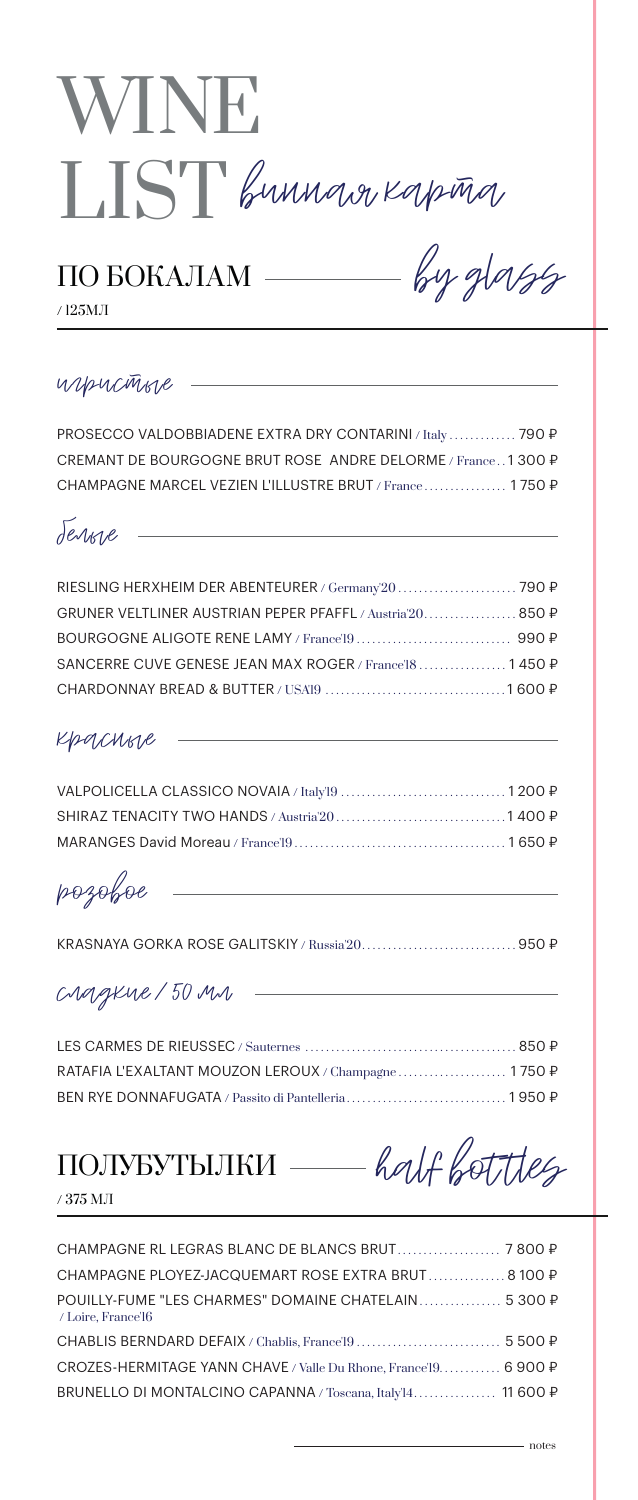

 $/$  750 MJI

| MUSCADET DE SEVRE ET MAIN Clos Du Patis D'Enfer / Loire'17 5 400 P                 |  |
|------------------------------------------------------------------------------------|--|
|                                                                                    |  |
|                                                                                    |  |
|                                                                                    |  |
| MACON-CHARDONNAY La Soer Cadette / Burgundy'18 11 500 P                            |  |
|                                                                                    |  |
|                                                                                    |  |
|                                                                                    |  |
| CHABLIS TERROIRS DE BERU Chateau de Beru/Chablis'l8 19 900 ₽                       |  |
| MERSAULT LES TILLETS Francois Mikulski / Burgundy'19 21 900 P                      |  |
| MERSAULT LES CHEVALIERES Xavier Monnot / Burgundy'18 25 800 P                      |  |
| PULIGNY-MONTRACHET LES MEIX Borgeot / Burgundy'l8 26 900 P                         |  |
| CHASSAGNE-MONTRACHET 1er CRU LES VERGERS  28 900 P<br>Philippe Colin / Burgundy'l8 |  |
|                                                                                    |  |
| Domaine Genot-Boulanger / Burgundy'l8                                              |  |
| Olivier Leflaive /, Burgundy'l5                                                    |  |

## Зачем идти на дно, если можно за вином?

Other world

| Kloster Eberbach / Rheingau, Germany'l7                                     |  |
|-----------------------------------------------------------------------------|--|
| CHARDONNAY "CANDORA" Schola Sarmenti / Salento, Italy <sup>19</sup> 6 900 ₽ |  |
|                                                                             |  |
|                                                                             |  |
| Reichsrat von Buhl / Pfalz, Germany'l8                                      |  |
|                                                                             |  |
| CHARDONNAY ARTHUR Dundee Hills Drouhin / Oregon, USA17 23 100 P             |  |
| RIESLING GG "IDIG" TROCKEN A. Christmann / Pfalz, Germany'16  24 900 P      |  |

Невинная девочка сидит на белом

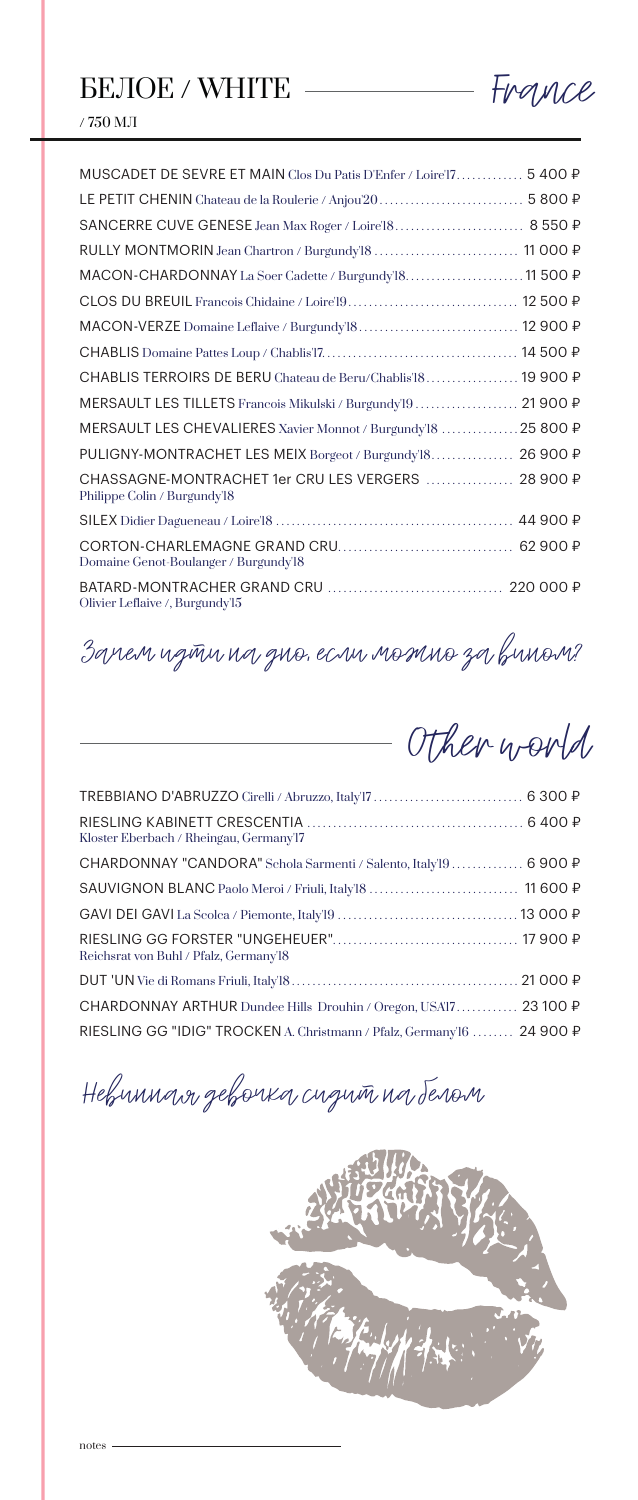# $KPACHOE / RED$  France



 $/$  750 MJI  $\,$ 

| MALBEC HAUT COTE DE FRUIT Fabien Jouves / Cahors'19 5 800 P                              |  |
|------------------------------------------------------------------------------------------|--|
|                                                                                          |  |
| CHATEAU VAL DE ROC Bordeaux Superieur / Bordeaux'l2 9 500 P                              |  |
|                                                                                          |  |
| La Ferme Des Sept Lunes / North Rhone'l6                                                 |  |
| CHATEAU DE LA VIELLE CHAPELLE Les Merlot de Baudet / Bordeaux'l6 12 500 P                |  |
| BEAUNE 1er CRU CLOS DU ROI Domaine de la Vougeraie / Burgundy 17 15 800 P                |  |
| CHATEAU DU TERTRE Grand Cru Classe / Margaux 13  19 900 P                                |  |
| MOREY-SAINT DENIS Charles Van Canneyt / Burgundy'18  21 700 P                            |  |
| CHEMIN DES MOINES DE VERGY Gros Freres & Soeur / Burgundy'l8 22 500 ₽                    |  |
|                                                                                          |  |
| CHATEAU D'ARMAILHAC GRAND CRU CLASSE / Pauillac'l4  25 600 P                             |  |
| Domaine Fourrier / Burgundy'l9                                                           |  |
| CHAMBOLLE-MUSIGNY 1-ER CRU AUX BEAUX BRUNS  33 900 P<br>Ghislaine Barthod / Burgundy'l7  |  |
| Frederic Cossard / Burgundy'l9                                                           |  |
| ECHEZEAUX GRAND CRU "LES LOACHAUSSES" DOMAINE  81 900 P<br>Anne Gros / Cotes de Nuits'19 |  |
| CLOS DE VOUGEOT GRAND Cru Jean Grivot / Cotes de Nuits'17  110 900 P                     |  |
| CHATEAU CHEVAL BLANC ler GrandCru Classe (St. Emilion) 2012  190 900 P                   |  |
| CHATEAU ANGELUS 1-er Grand Cru Classe (St. Emilion) 2012  230 900 P                      |  |
| CHATEAU MARGAUX AOC 1-er Grand Cru Classe (Margaux) 2002 249 900 P                       |  |
| Premier Grand Cru Classe (Pauillac) 1999 1500ml                                          |  |

| Other world |  |
|-------------|--|
|             |  |

| SANGIOVESE ALI Donna Laura / Toscana, Italy 20  4 600 P                               |  |
|---------------------------------------------------------------------------------------|--|
|                                                                                       |  |
| MONTEPULCIANO D'ABRUZZO Cataldi Madonna / Abruzzo, Italy19 8 700 P                    |  |
|                                                                                       |  |
| AMARONE DELLA VALPOLICELLA CLASSICO  13 400 P<br>Novaia / Veneto, Italy <sup>16</sup> |  |
|                                                                                       |  |
| SAXA CALIDA Poderi del Paradiso / Toscana, Italy <sup>18</sup> 18 000 P               |  |
| BRUNELLO DI MONTALCINO Fossacolle / Toscana, Italy'16 18 300 P                        |  |
| TRENTENNALE IL Paradiso di Manfredi / Toscana, Italy'll  34 400 P                     |  |
| BARBARESCO PAJE VECCHIE VITI Roagna / Piemonte, Italy'15  38 900 P                    |  |
| SPATBURGUNDER GG "SCHLOSSBERG" Furst / Bayern, Germany18 45 000 P                     |  |
|                                                                                       |  |
|                                                                                       |  |
| Stella di Campalto / Toscana, Italy'15                                                |  |
| CABERNET SAUVIGNON ATLAS PEAK Au Sommet / Napa Valley, USA'16. 72 000 P               |  |
| ORNELLAIA BOLGHERI SUPERIORE / Toscana, Italy'19 79 000 P                             |  |
|                                                                                       |  |
| SOLDERA Case Basse di Gianfranco / Toscana, Italy <sup>14</sup> 149 900 P             |  |
|                                                                                       |  |